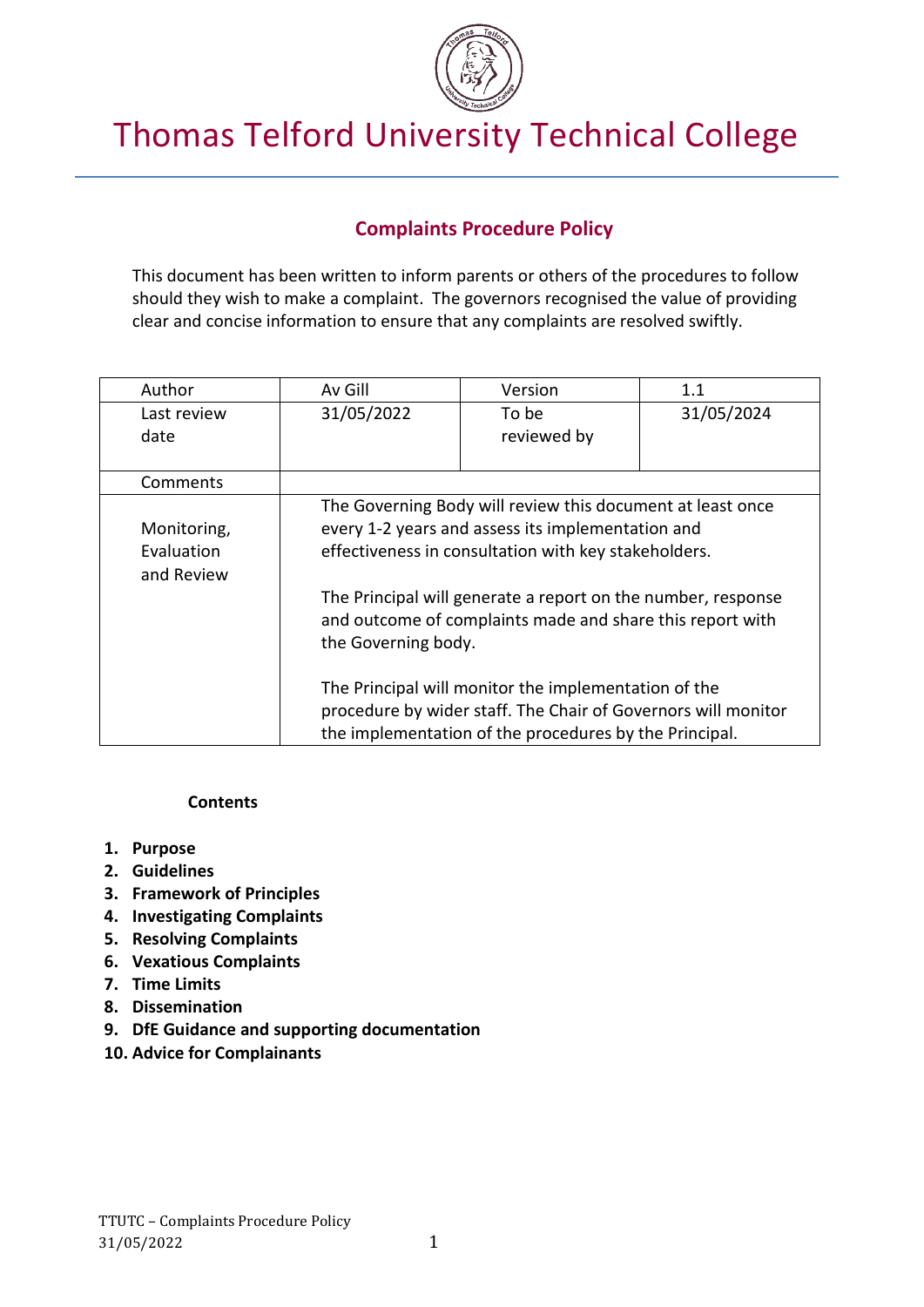## **Equality and Diversity Statement**

TTUTC strives to treat all its members and visitors fairly and aims to eliminate unjustifiable discrimination on the grounds of gender, race, nationality, ethnic or national origin, political beliefs or practices, disability, marital status, family circumstances, sexual orientation, spent criminal convictions, age or any other inappropriate grounds.

## **1. Purpose**

- **1.1.** The aim of this document is to give guidance on the stages of complaints that parents or others should follow in the case of a complaint
- **1.2.** This document states the procedures that staff must follow in response to a complaint received

## **2. Guidelines**

## **2.1. General Principles of Complaints**

- **2.1.1.**All complaints should be dealt with as quickly and efficiently as possible, i.e. fully, fairly and carefully
- **2.1.2.**A written record of all complaints will be maintained and kept confidential
- **2.1.3.**Where the school receives an anonymous complaint there is no duty to pursue the matter. However, the school will consider such complaints and decide whether the complaint justifies further investigation.
- **2.1.4.**All complaints will be recorded and detailed notes of any complaints will be retained by the school for a period of three years after all complainants have left the school. A record of actions and outcomes and the level at which complaints were resolved will be retained within these notes.

## **2.2. Informal Complaints or Concerns**

- **2.2.1.Swift and effective response to a concern or informal complaint can prevent it developing into a formal complaint**
- **2.2.2.**It is in everyone's interest that complaints are resolved at the earliest possible stage.
- **2.2.3.**The experience of the first contact between the complainant and the school can be crucial in determining whether the complaint will escalate.
- **2.2.4.**To that end, staff must be made aware of the procedures, such that they will know what to do when they receive a concern or complaint and expedite a rapid and effective response with the aim of resolving the issue without escalation to a formal complaint.

## **2.3. Formal Procedures**

**2.3.1.**The formal procedures will need to be used when initial attempts to resolve the issue are unsuccessful and the person raising the concern remains dissatisfied and wishes to take the matter further.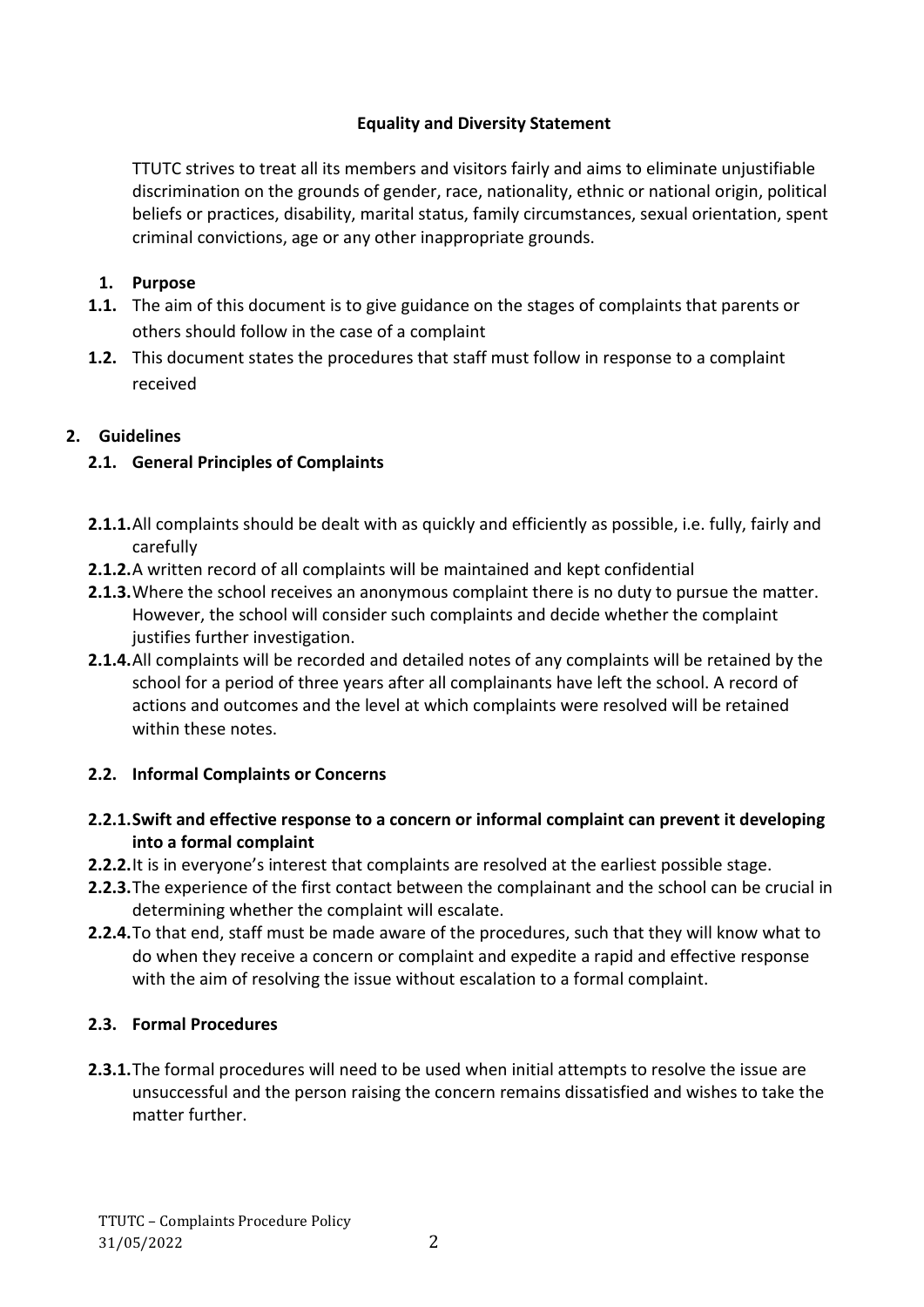## **3. Framework of Principles**

- **3.1.** Our complaints procedure aims to:
- **3.1.1.** encourage resolution of problems by informal means wherever possible;
- **3.1.2.** be easily accessible i.e. published on our website and issued to new parents when their children join the school;
- **3.1.3.** be simple to understand and use;
- **3.1.4.** be impartial;
- **3.1.5.** be non-adversarial;
- **3.1.6.** allow swift handling with established time-limits for action and keeping people informed of the progress;
- **3.1.7.** ensure a full and fair investigation by an independent person where necessary;
- **3.1.8.** respect people's desire for confidentiality;
- **3.1.9.** address all the points at issue and provide an effective response and appropriate redress, where necessary;
- **3.1.10.**provide information to the school's senior leadership team so that services may be improved

## **4.Investigating Complaints**

- **4.1. At all stages of the complaints procedure all persons investigating the complaint will ensure that they:**
- **4.1.1.** take all complaints seriously
- **4.1.2.** establish what has happened so far, and who has been involved;
- **4.1.3.** clarify the nature of the complaint and what remains unresolved;
- **4.1.4.** meet with the complainant or contact them (if unsure of details of the complaint/investigation or further information is necessary);
- **4.1.5.** clarify what the complainant feels would put things right;
- **4.1.6.** interview those involved in the matter and/or those complained of, allowing them to be accompanied if they wish;
- **4.1.7.** conduct the interview with an open mind and be prepared to persist in the questioning;
- **4.1.8.** keep notes of the interview and pass copies of all notes to the PA to the Principal or Clerk to Governors (as relevant) for confidential collation and retention.
- **4.1.9.** Store all notes, correspondence, statements and records of the complaint confidentially.

## **5. Resolving Complaints**

## **5.1. A four-stage process for considering complaints is in operation**

**Stage 1 – Informal Complaints -** It is expected that the majority of complaints by parents and others will be resolved at Stage 1 informally, through discussion with the class teacher, or middle leader. If satisfied the parents or other person should say so and the matter is at an end. If they are not satisfied the parents or other person should be given a copy of the school's complaints procedure and should put their complaint in writing to the Principal. A written record of the informal complaint should be passed to the Principal to retain on record.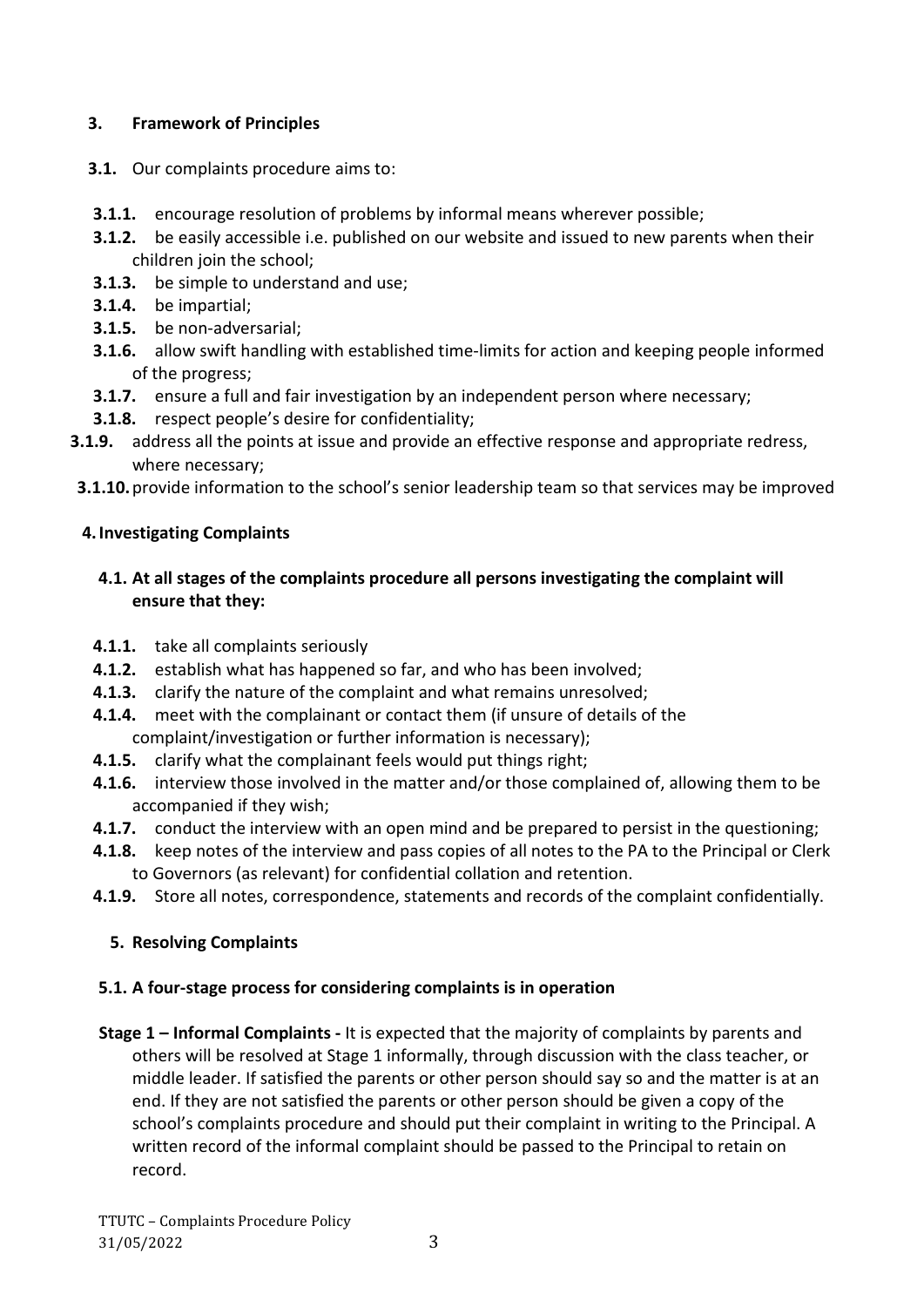- **Stage 2 – Formal Complaint heard by the Principal -** At this stage the complaint will be investigated by the Principal. If satisfied the parents or other person should say so and the matter is at an end. If they are not satisfied the parents or other person should be advised to put their complaint in writing to the Chair of Governors. The Principal will keep a written record of the complaint and will detail their findings, actions and response in a letter to the complainant.
- **Stage 3 – Formal Complaint heard by the Chair of Governors -** If the complainant is not satisfied with the response of the Principal or the complaint is about the Principal, the complainant should write to the Chair of Governors to request that their complaint is considered further. The Chair of Governors will investigate the complaint (or appoint another suitable governor or suitable independent person to investigate the complaint on their behalf). If satisfied the parents or other person should say so and the matter is at an end. If they are not satisfied the parents or other person should be advised to put their complaint in writing to the Clerk to the Governing Body. The Chair of Governors will keep a written record of the complaint and will detail their findings, actions and response in a letter to the complainant.
- **Stage 4 – Formal Complaint heard by the Governors' Complaints Appeal Panel -** If the complainant is not satisfied with the response of the Chair of Governors or the complaint is about the Chair of Governors, the complainant should write to the Clerk to the Governing Body to request that their complaint is considered further. At this stage the complaint will be considered by a Governors' Complaints Appeal Panel. It will be considered, investigated and action will be determined by the governors who will inform the parents or other person of their decision in writing. Further guidance for the panel is attached. Complainants may attend the Appeals Panel and may bring a representative to accompany them.
- **5.2.** Complaints Appeals Panel the Governors' Complaints Appeal Panel will be made up of at least 3 Governors (who shall not be the Principal, Chair of Governors or any other Governor previously involved in the complaint) and shall always include, in addition, an independent person who is not involved with the management and running of the UTC or its sponsors, but who holds a responsible position within the region.

## **6. Actions to resolve complaints**

- **6.1.** At each stage in the procedure, the person investigating the complaint, should keep in mind ways in which a complaint may be resolved. It might be sufficient to acknowledge that the complaint is valid in whole or in part. In addition, it may be appropriate to offer one or more of the following:
- **6.1.1.** an apology;
- **6.1.2.** an explanation;
- **6.1.3.** an admission that the situation could have been handled differently or better;
- **6.1.4.** an assurance that the event complained of will not recur;
- **6.1.5.** an explanation of the steps that have been taken to ensure that it will not happen again;
- **6.1.6.** an undertaking to review school policies in light of the complaint.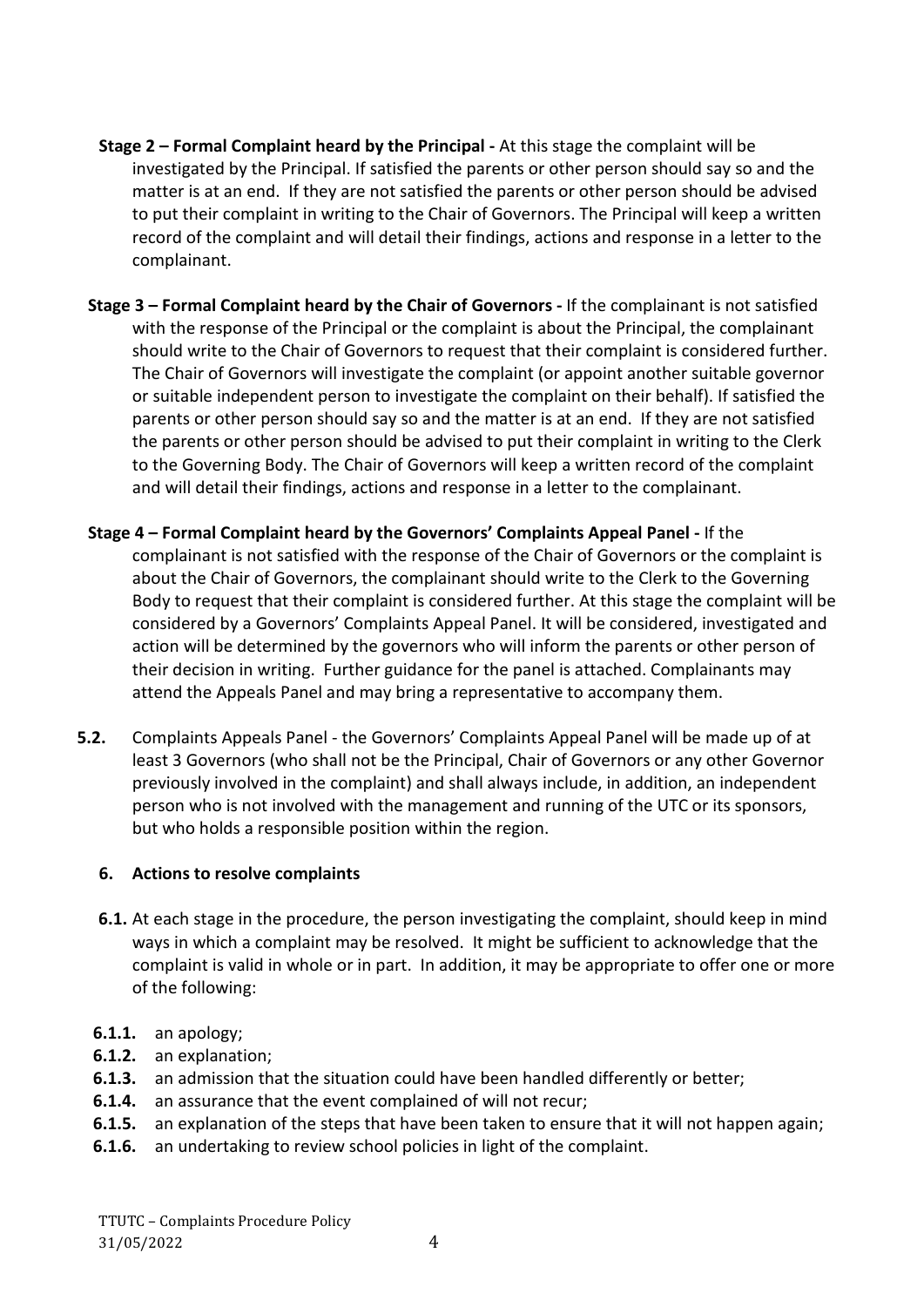**6.2.** Staff should be clear that wherever they bear any responsibility for the cause of a complaint an apology must be issued

## **7. Vexatious Complaints**

- **7.1.** There may be occasions where all stages of a complaint procedure have been followed and the complainant remains dissatisfied. Should the complainant attempt to reopen the same issue the Chair of Governors may inform in writing that the procedure has been exhausted and that the matter is now closed. If further attempts to reopen the same complaint are attempted then the correspondence may be recognised as vexatious and there is no obligation on the part of the UTC to respond.
- **7.2.** Further complaints by the same complainant on an entirely separate issue may not be considered as vexatious but must be investigated in full.

## **8. Time Limits**

**8.1.** Complaints need to be considered and resolved, as quickly, and efficiently as possible.

**8.2.** Informal complaints should usually be resolved within two UTC weeks of the initial complaint, although staff should strive to resolve informal complaints within one UTC week of initial complaint. Where the complaint is likely to take longer than two weeks to resolve the complainant should be informed of the cause of any delay and a new timescale agreed.

**8.3.** Formal Complaints to the Principal should usually be resolved within three UTC weeks of the initial complaint, although the Principal should strive to resolve these complaints within two UTC weeks of initial complaint or sooner where possible. Where the complaint is likely to take longer than three weeks to resolve the complainant should be informed of the cause of any delay and a new timescale agreed.

**8.4.** Formal Complaints to the Chair of Governors should usually be resolved within four weeks of the initial complaint, although the Chair of Governors should strive to resolve these complaints sooner where possible. Where the complaint is likely to take longer than four weeks to resolve the complainant should be informed of the cause of any delay and a new timescale agreed.

**8.5.** Formal Complaints to the Governors' Complaints Appeals Panel will result in any investigation being carried out within up to four weeks of the complaint. The Complaints Appeals Panel will be convened as soon as possible following the investigation period and certainly within 6 Weeks of the initial complaint wherever possible. The complainant will be informed in writing of the date of the Complaints Appeals Panel and invited to the meeting.

**8.6.** However, in all cases, where further investigations are necessary, new time limits can be set. The complainant should be sent details of the new deadline and an explanation for the delay.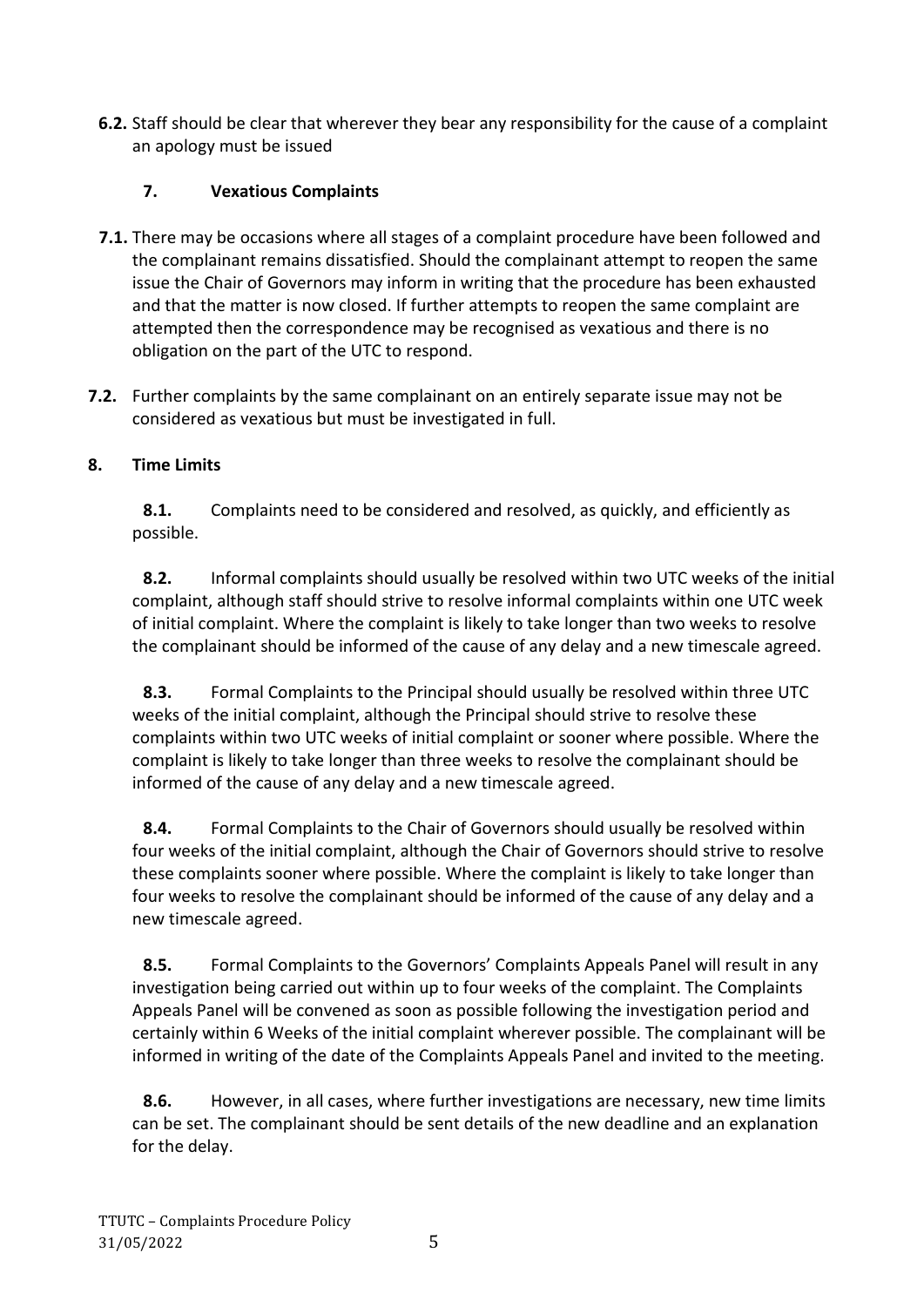## **9. Dissemination of the Procedures**

- **9.1.** The procedure will be available on the school website, issued to new parents at the start of each academic year, on request to parents or others, the LA and Ofsted through the Principal. A copy of the policy will also be available for staff in the UTC network.
	- **10. DfE Guidance and other documentation** has been used to create this document. The specific guidance documents include:
- **10.1. [School Complaints Procedure guidance](https://www.gov.uk/government/publications/school-complaints-procedure)**
- **10.2. [Schools Complaints Toolkit 2014](https://www.gov.uk/government/uploads/system/uploads/attachment_data/file/346867/School_Complaints_Toolkit_2014.pdf)**
- **10.3. [National Governors Association](http://www.nga.org.uk/Useful_Contacts/General-contacts/GovernorLine.aspx)**
- **10.4. [Section 29 of the Education Act 2002](http://www.legislation.gov.uk/ukpga/2002/32/contents)**
- **10.5. [Governors Handbook](https://www.gov.uk/government/publications/governors-handbook--3)**

## **11. Advice for complainants.**

**11.1. [How to complain about a school](https://www.gov.uk/complain-about-school)**

## **12. Annex A – Summary for Dealing with Complaints**

- **12.1.** Stage 1 Complaint heard by staff member
- **12.1.1.** Ensure complaints co-ordinator informed of outcome
- **12.2.** If not resolved, then escalate to Stage 2 Complaint heard by Principal
	- **12.2.1.** Acknowledge receipt of complaint
	- **12.2.2.** Write to complainant with outcome of investigation
	- **12.2.3.** Where relevant inform person complained about with outcome of investigation
	- **12.2.4.** Ensure complaints co-ordinator informed of outcome
	- **12.2.5.** Offer escalation to Stage 3 if dissatisfied
		- **12.3.** If not resolved, then escalate to Stage 3 Complaint heard by Chair of Governors
	- **12.3.1.** Acknowledge receipt of complaint
	- **12.3.2.** Write to complainant with outcome of investigation
	- **12.3.3.** Ensure complaints co-ordinator informed of outcome
	- **12.3.4.** Offer escalation to Stage 4 if dissatisfied

#### **12.4.** If not resolved, then escalate to Stage 4 – Governor's complaints panel meeting arranged

- **12.4.1.** Issue letter inviting complainant to meeting
- **12.4.2.** Issue letter confirming panel decision
- **12.4.3.** Ensure complaints co-ordinator informed of outcome
- **12.4.4.** Advise of escalation routes to the Secretary of State for Education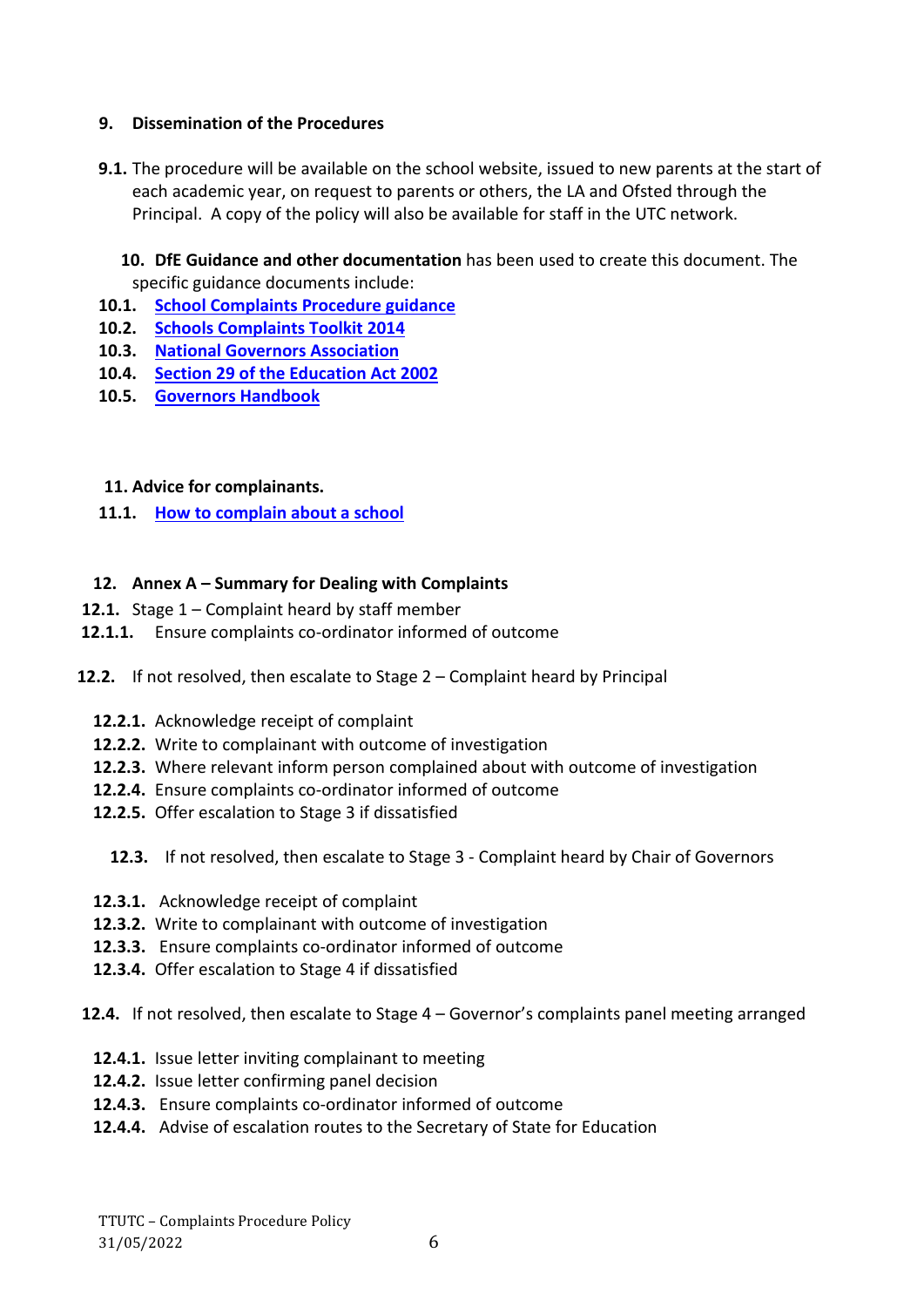## **13. Annex B – The Remit of the Governors' Complaints Appeals Panel**

- **13.1** The panel can:
- **13.1.1.** dismiss the complaint in whole or in part;
- **13.1.2.** uphold the complaint in whole or in part;
- **13.1.3.** decide on the appropriate action to be taken to resolve the complaint;
- **13.1.4.** recommend changes to the school's systems or procedures to ensure that problems of a similar nature do not recur.
	- **13.2.** There are several points which any governor sitting on a complaints panel needs to remember:
- **13.2.1.** It is important that the appeal hearing is independent and impartial and that it is seen to be so. No governor may sit on the panel if they have had a prior involvement in the complaint or in the circumstances surrounding it. In deciding the make-up of the panel, governors need to try and ensure that it is a cross-section of the categories of governor and sensitive to the issues of race, gender and religious affiliation.
- **13.2.2.** The aim of the hearing, which needs to be held in private, will always be to resolve the complaint and achieve reconciliation between the school and the complainant. However, it has to be recognised the complainant might not be satisfied with the outcome if the hearing does not find in their favour. It may only be possible to establish the facts and make recommendations which will satisfy the complainant that his or her complaint has been taken seriously.
- **13.2.3.** An effective panel will acknowledge that many complainants feel nervous and inhibited in a formal setting. Parents often feel emotional when discussing an issue that affects their child. The panel chair will ensure that the proceedings are as welcoming as possible. The layout of the room will set the tone and care is needed to ensure the setting is informal and not adversarial.
- **13.2.4.** Extra care needs to be taken when the complainant is a child. Careful consideration of the atmosphere and proceedings will ensure that the child does not feel intimidated. The panel needs to be aware of the views of the child and give them equal consideration to those of adults. Where the child's parent is the complainant, it would be helpful to give the parent the opportunity to say which parts of the hearing, if any, the child needs to attend.
	- **13.3.** The governors sitting on the panel need to be aware of the complaints procedure.
- **13.3.1** The panel needs to take the following points into account:
- **13.3.1.1.** The hearing is as informal as possible.
- **13.3.1.2.** Witnesses are only required to attend for the part of the hearing in which they give their evidence.
- **13.3.1.3.** After introductions, the complainant is invited to explain their complaint, and be followed by their witnesses.
- **13.3.1.4.** The Principal may question both the complainant and the witnesses after each has spoken.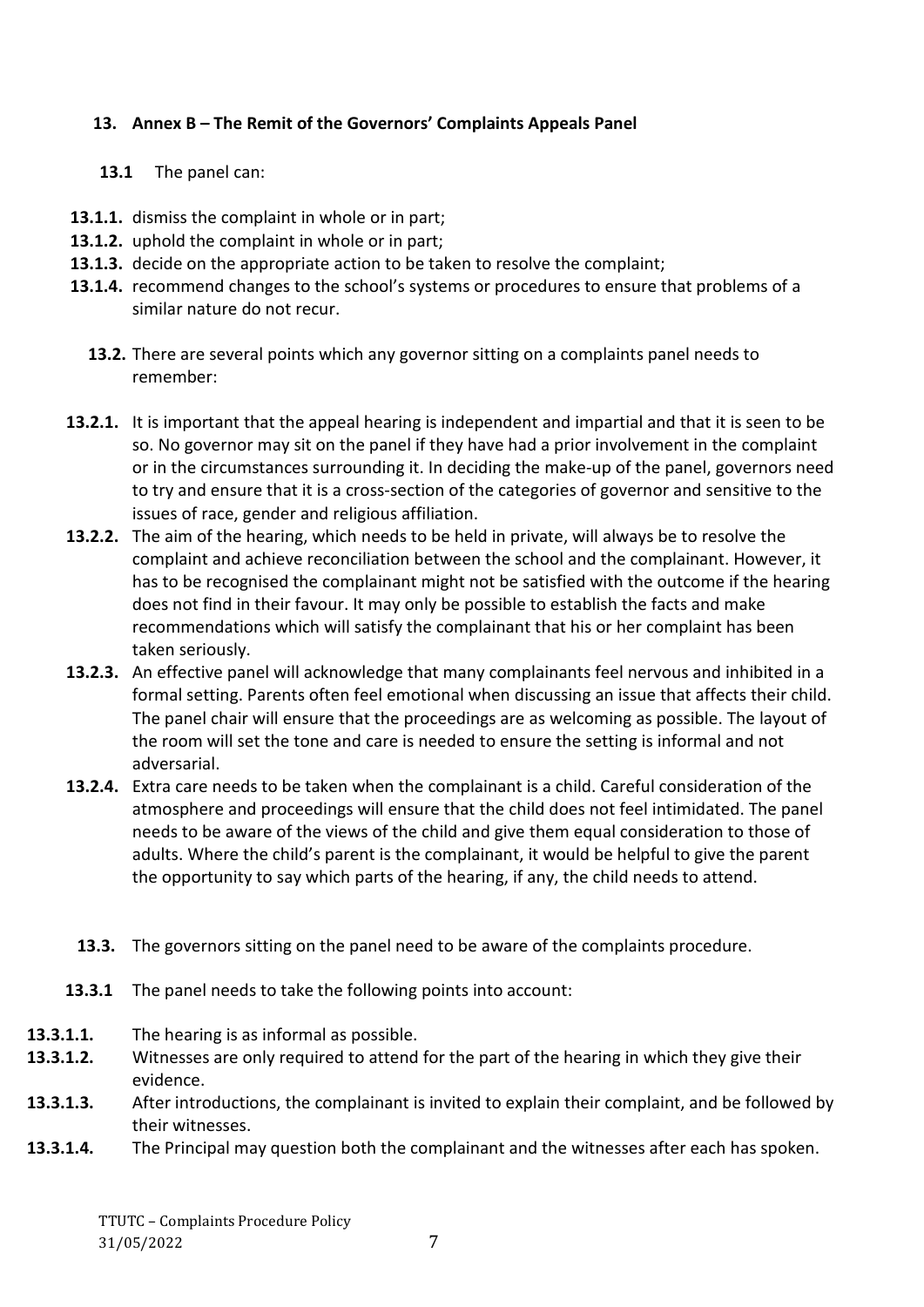- **13.3.1.5.** The Principal is then invited to explain the school's actions and be followed by the school's witnesses.
- **13.3.1.6.** The complainant may question both the Principal and the witnesses after each has spoken.
- **13.3.1.7.** The panel may ask questions at any point.
- **13.3.1.8.** The complainant is then invited to sum up their complaint.
- **13.3.1.9.** The Principal is then invited to sum up the school's actions and response to the complaint.
- **13.3.1.10.** Both parties leave together while the panel decides on the issues.
- **13.3.1.11.** The Chair explains that both parties will hear from the panel within a set time scale.

## **14. Roles and Responsibilities**

## **14.1 The Role of the Clerk**

**14.1.1** The panel or group of governors considering complaints must be clerked. The clerk would be the contact point for the complainant and be required to:

- **14.1.1.1** set the date, time and venue of the hearing, ensuring that the dates are convenient to all parties and that the venue and proceedings are accessible;
- **14.1.1.2** collate any written material and send it to the parties in advance of the hearing;
- **14.1.1.3** meet and welcome the parties as they arrive at the hearing;
- **14.1.1.4** record the proceedings;
- **14.1.1.5** notify all parties of the panel's decision.

## **15. The Role of the Chair of the Governing Body or the Nominated Governor**

- **15.1.** The nominated governor role:
- **15.2.** check that the correct procedure has been followed;
- **15.3.** if a hearing is appropriate, notify the clerk to arrange the panel;

## **16. The Role of the Chair of the Panel**

- **16.1** The Chair of the Panel has a key role, ensuring that:
- **16.1.1.** the remit of the panel is explained to the parties and each party has the opportunity of putting their case without undue interruption;
- **16.1.2.** the issues are addressed;
- **16.1.3.** key findings of fact are made;
- **16.1.4.** parents and others who may not be used to speaking at such a hearing are put at ease;
- **16.1.5.** the hearing is conducted in an informal manner with each party treating the other with respect and courtesy;
- **16.1.6.** the panel is open minded and acting independently;
- **16.1.7.** no member of the panel has a vested interest in the outcome of the proceedings or any involvement in an earlier stage of the procedure;
- **16.1.8.** each side is given the opportunity to state their case and ask questions;
- **16.1.9.** written material is seen by all parties.
- **16.1.10.** If a new issue arises it would be useful to give all parties the opportunity to consider and comment on it.

TTUTC – Complaints Procedure Policy 31/05/2022 8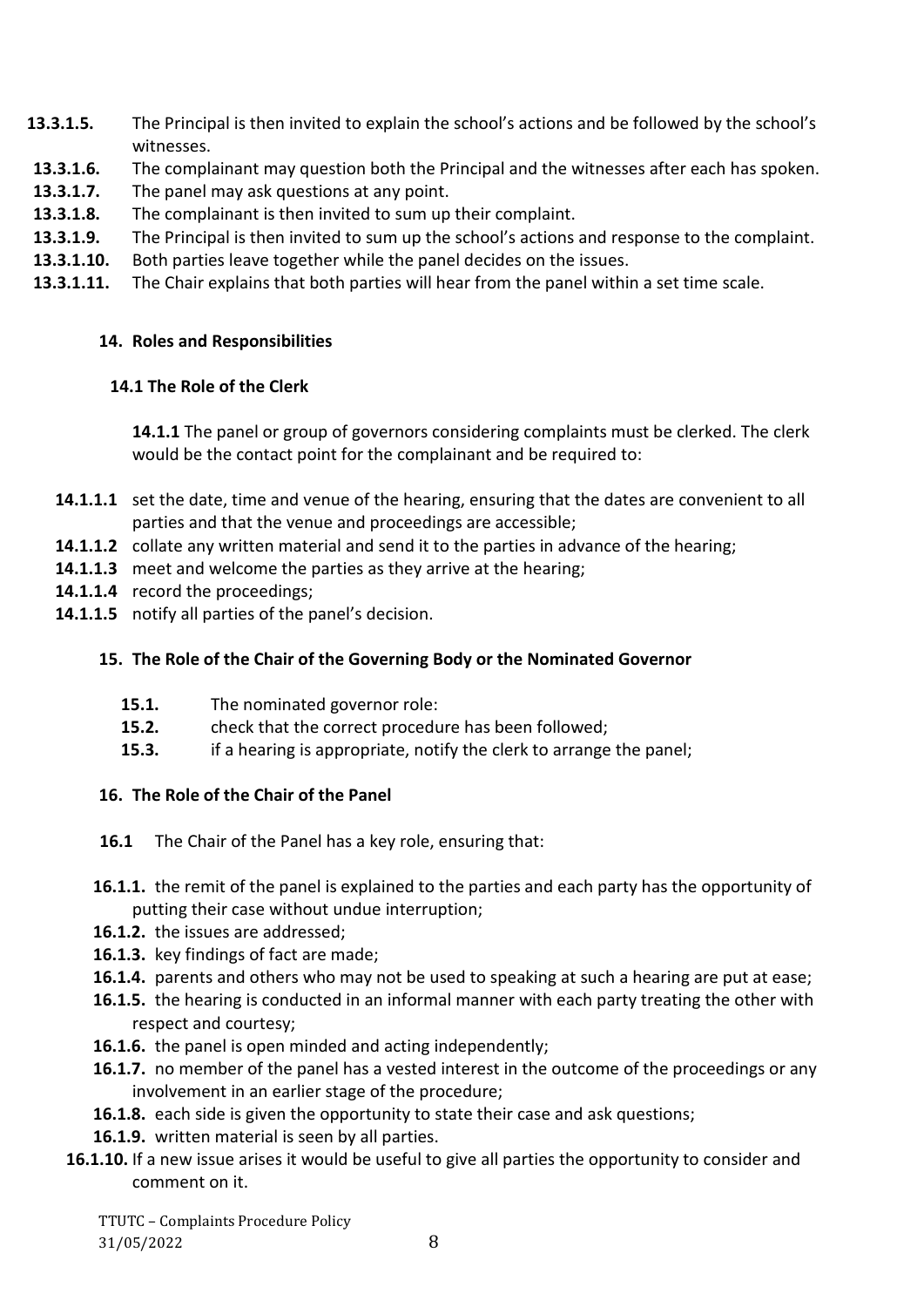## **17. Notification of the Panel's Decision**

**17.1** The chair of the panel needs to ensure that the complainant is notified of the panel's decision, in writing, with the panel's response; this is usually within a set deadline which is publicised in the procedure. The letter needs to explain if there are any further rights of appeal and, if so, to whom they need to be addressed.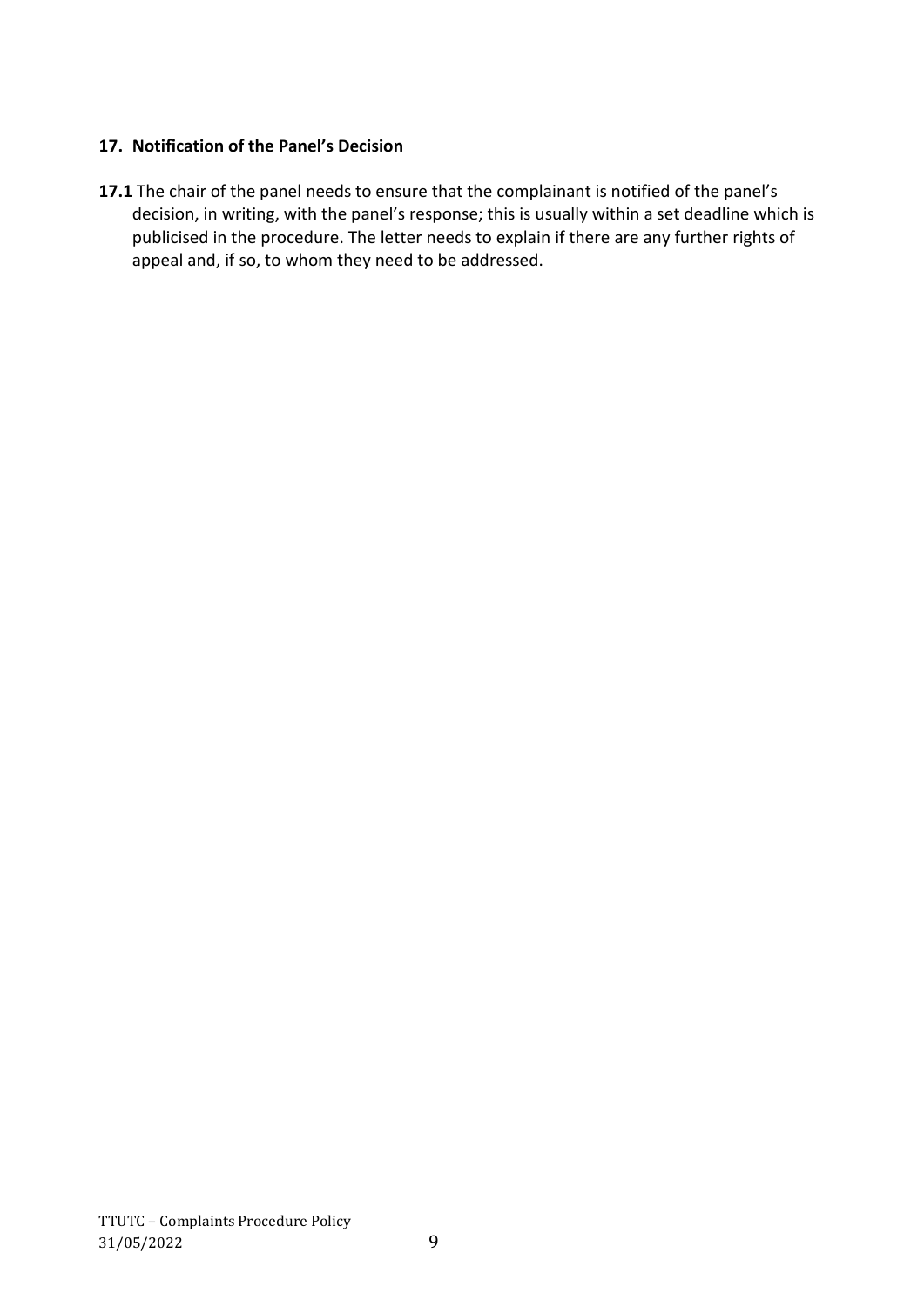# **18. Annex C – TTUTC Complaint Form**

Please complete and return to the Principal who will acknowledge receipt and explain what action will be taken.

| Your name:                                                                                                                          |
|-------------------------------------------------------------------------------------------------------------------------------------|
|                                                                                                                                     |
| Pupil's name (if relevant):                                                                                                         |
|                                                                                                                                     |
| Your relationship to the pupil (if relevant):                                                                                       |
|                                                                                                                                     |
| Address:                                                                                                                            |
|                                                                                                                                     |
| Postcode:                                                                                                                           |
|                                                                                                                                     |
| Day time telephone number: Evening telephone number:                                                                                |
|                                                                                                                                     |
| Please give details of your complaint.                                                                                              |
|                                                                                                                                     |
|                                                                                                                                     |
|                                                                                                                                     |
| What action, if any, have you already taken to try and resolve your complaint. (Who did you<br>speak to and what was the response)? |
|                                                                                                                                     |
|                                                                                                                                     |
|                                                                                                                                     |
|                                                                                                                                     |